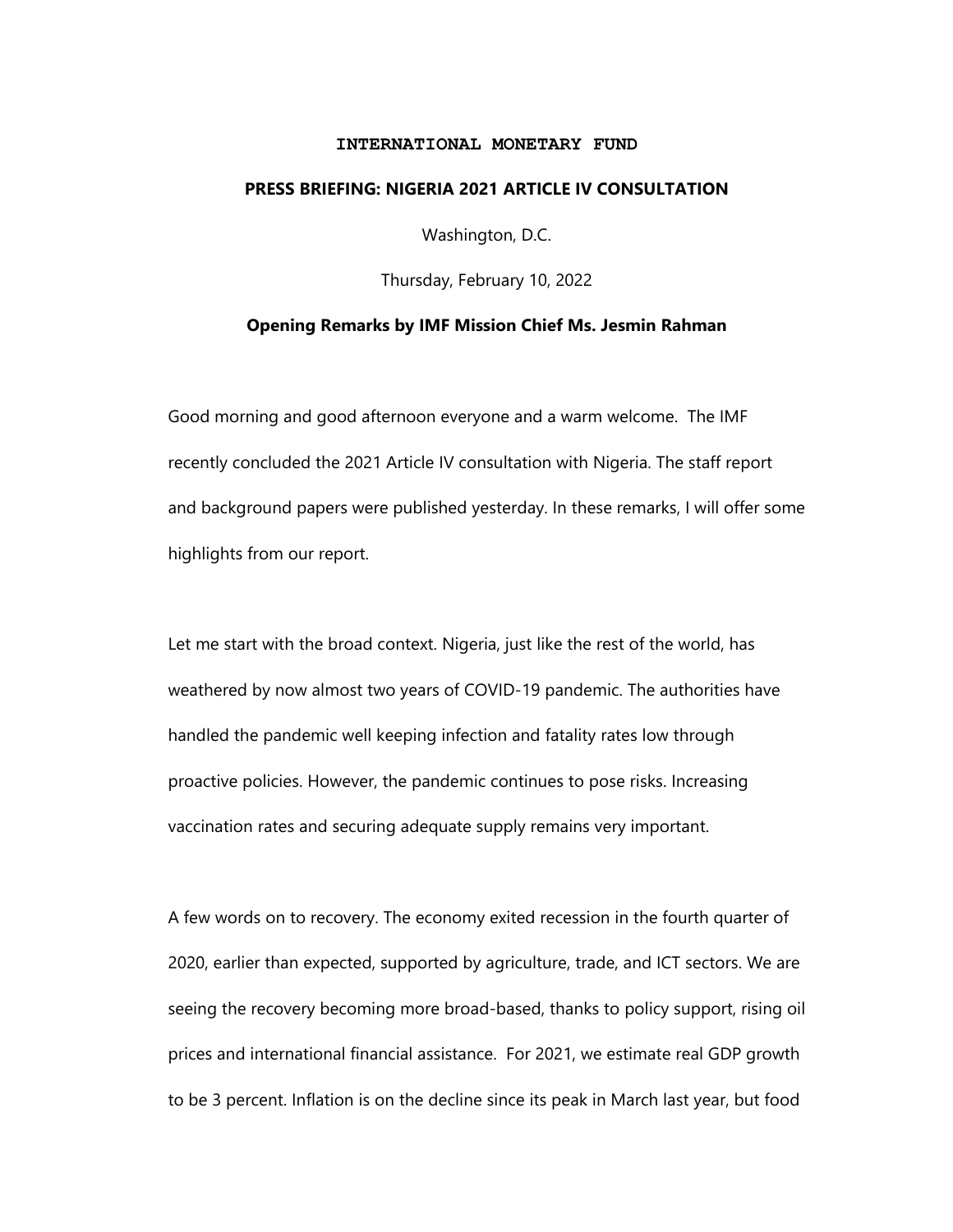inflation remains high. High food inflation, together with rising poverty and food insecurity, demonstrates the pandemic's lasting imprint on the poor.

Let me now move to the outlook. Without stronger reforms, we see real GDP growth to hover around the population growth rate, essentially maintaining a stagnant per capita income. We project growth to be 2.7 percent in 2022 and to remain around that level in the medium term. Growth is mostly driven by various non-oil sectors, as the oil sector continues to suffer from weaknesses arising from technical and security related challenges.

Inflation is projected to decline to its pre-pandemic level by end-2023 but remain above the CBN's 6 to 9 percent target range in the medium term. With the decision to postpone the removal of oil subsidies, the fiscal deficit is projected to be 6½ and a half percent of GDP and remain above 6 percent in the medium term.

A few words on risks. Risks to the growth outlook are largely balanced. On the downside, there are pandemic related uncertainties, security challenges and implications from higher interest rates in advanced economies. There are also upside risks from Dangote refinery producing at full capacity next year, higher oil prices and large infrastructure investment as envisaged in the National Development Plan.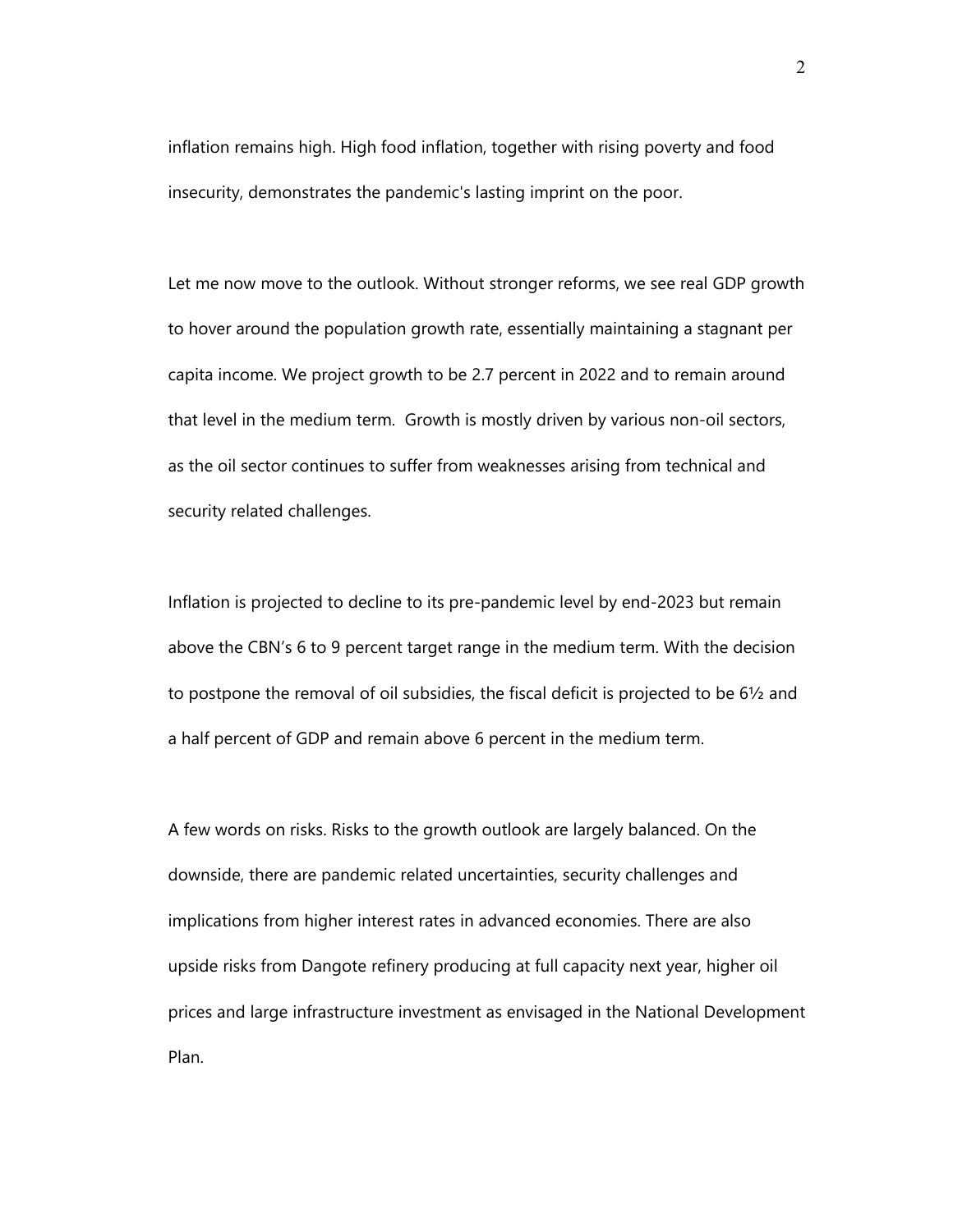But risks to the fiscal, balance of payments and inflation are mostly on the downside. Fiscal deficit and financing face risks from pre-election expenditure pressures and possibly higher borrowing costs. The external sector faces risks from lower capital inflows, and abrupt exchange rate adjustment, while rising food prices abroad and possible exchange rate adjustment pose risks to inflation.

Let me now say some words about policy priorities. Nigeria has had a stagnant per capita income since 2014. At the same time, an estimated 54 million people are entering the labor force in the next 10 years. To absorb such a large number of new entrants and reverse the stagnant living standard, Nigeria needs much stronger growth. This, in turn, requires a bold and comprehensive set of reforms. Let me break it down by sectors, starting with fiscal policy.

On fiscal policy, the priority is to create policy space. At 6 to 7 percent of GDP, Nigeria's revenue level is one of the lowest in the world and inadequate to undertake large spending needed to improve vital social indicators, like health, and education, as well as infrastructure, and, also to counter shocks like the one we are having now, the pandemic.

Although debt levels compare favorably with emerging and developing country averages, a third of consolidated government revenues and over 80 percent of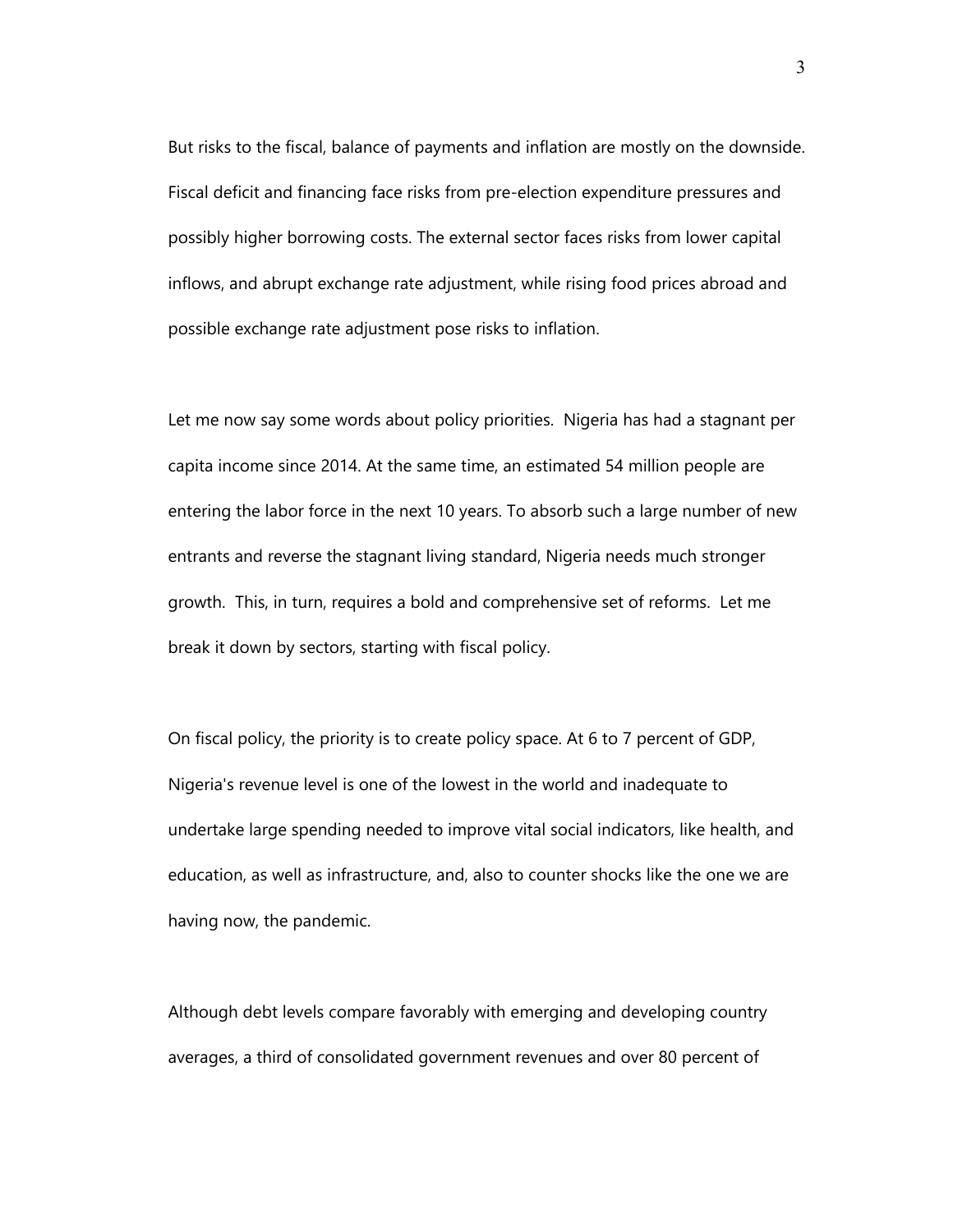federal government revenues are spent on debt servicing. So, creating fiscal policy is urgent and we see three priority measures. First, redouble efforts to improve tax administration and compliance rates. Second, remove oil subsidies which mostly benefit the well-off with targeted social assistance to cushion the impact on the poor. And third, as the recovery strengthens, increase, and align VAT and excise rates with those in ECOWAS countries. This package of medium-term measures could create fiscal savings of over 5 percent of GDP in the next 5 years. The IMF is providing significant technical assistance, including a long-term resident advisor, to help achieve these goals.

Let me now turn to monetary and exchange rate policies. Our analysis shows that Nigeria's persistently higher inflation relative to its peers and to the CBN's target range, mostly reflects procyclical monetary policy, a lack of a clear anchor and large and periodic exchange rate adjustments.

Since the pandemic, the private sector has faced persistent FX shortages against the backdrop of inadequate exchange rate adjustment and capital outflow pressures. The external position is also assessed to be weaker than warranted by fundamentals and desired policies. Reducing inflation and durably addressing FX shortages will require multi-year, steady reforms on monetary and exchange fronts.

4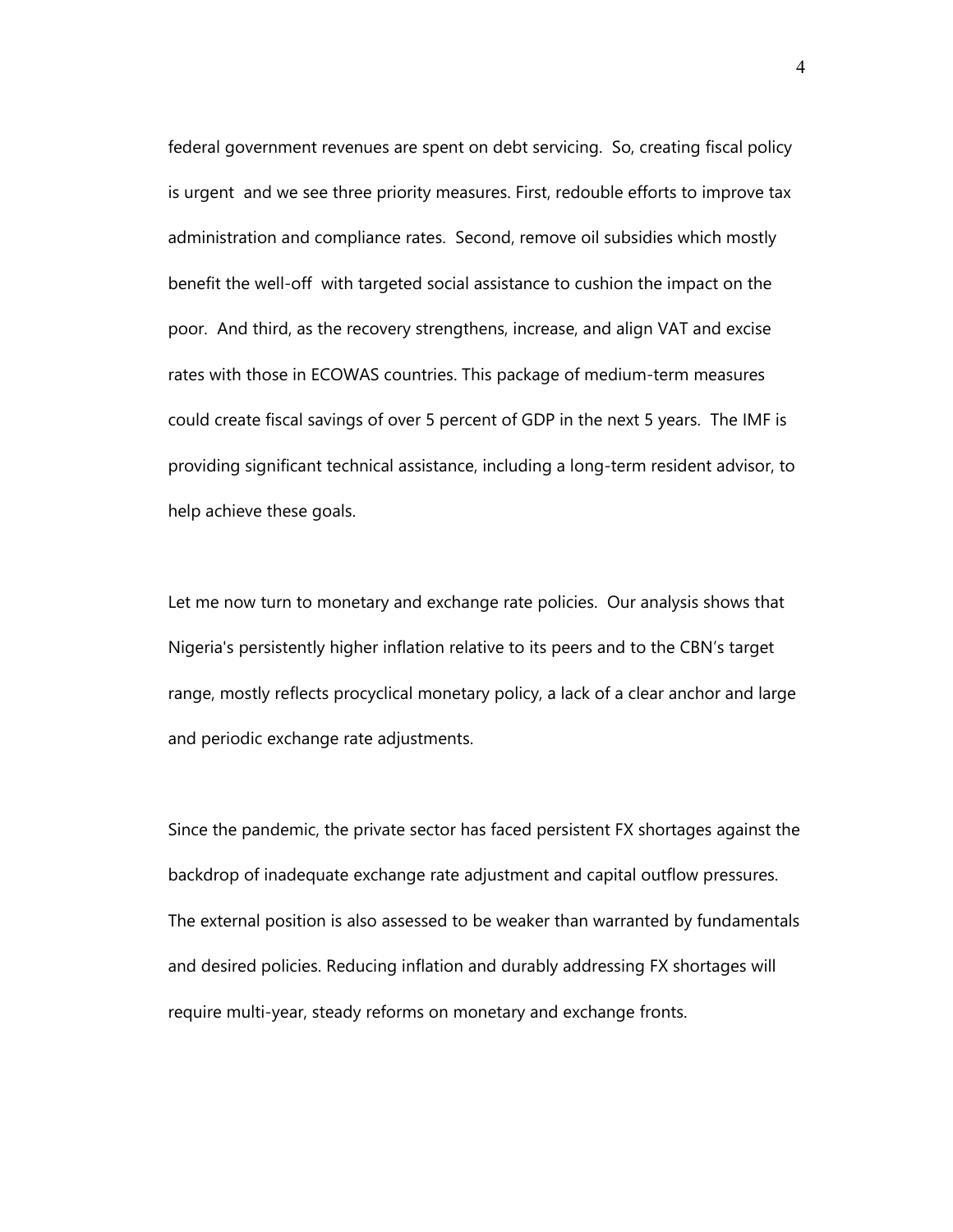We would highlight the following three priorities. First, refocus monetary policy on price stability by reforming the 2007 CBN Act while improving and simplifying the monetary policy framework which is very complex. Second, allow greater adjustment in the I&E exchange rate to address prolonged effect shortages. And third, take clear and concrete steps to fully unify various exchanges rates.

Let me move to structural policies next starting with the key weaknesses as we see it. Nigeria's economy remains heavily dependent on oil with limited roles played by the tradable sector and exports. Productivity in most sectors is low which results in weak growth, high under unemployment and very low levels of foreign direct investment. There are also governance weaknesses, which have negative implications. A poor perception of government effectiveness and civil service has kept tax morale low.

We would highlight the following three structural measures as priority. First, reduce corruption through greater transparency in the oil sector and fiscal operations and undertaking civil service reforms. Second, enhance productivity, particularly in high potential sectors such as agriculture, finance, and digital services, through simplified business environment, better connectivity, and investment in human capital. And third, lower trade barriers and reduce customs processing time and requirements to boost the tradable sector and help diversification. These reforms are also important